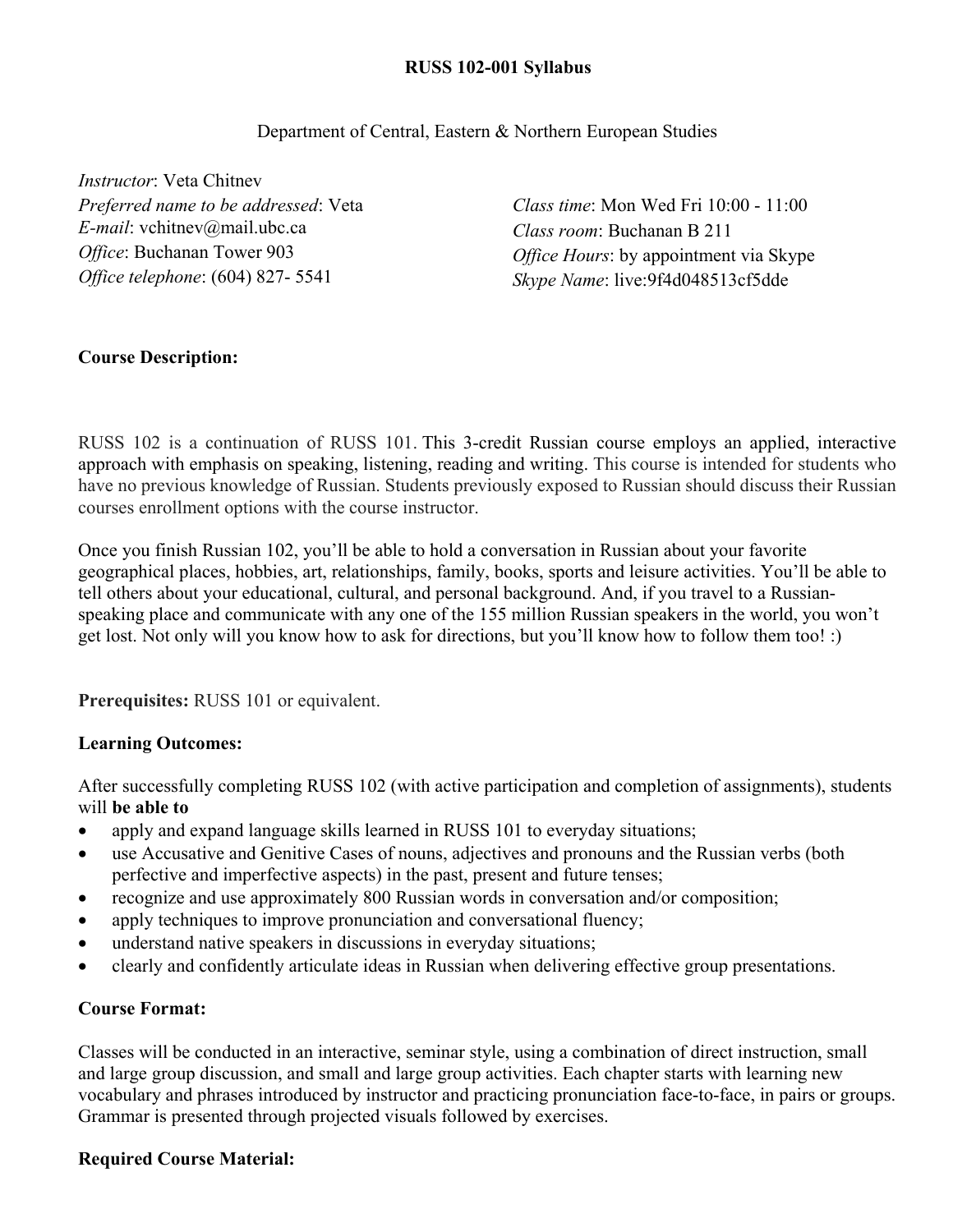• **Special UBC Edition** of Marita Nummikoski, *Troika. A Communicative Approach to Russian Language, Life and Culture.* NY: John Wiley & Sons - available at the UBC Bookstore

### **Evaluation**:

| 5%  |
|-----|
| 10% |
| 10% |
| 30% |
| 20% |
| 25% |
|     |

## *Attendance (5%)*

According to the UBC Academic Calendar: *Regular attendance is expected of students in all their classes. Students who neglect their academic work and assignments may be excluded from final examinations (UBC, Academic Calendar).* Students, who are unable to attend classes due illness, should review the slides of the missed lecture, do all the activities that their peers did in class, and submit this assignment in Canvas in the Attendance section by the due date. If they submit this assignment on time, they will get 100% for attendance. To learn how to submit an assignment, please click **[How to submit an online assignment](https://community.canvaslms.com/t5/Student-Guide/How-do-I-submit-an-online-assignment/ta-p/503)**

## *Home assignments (10%)*

Home assignments are mandatory, and they will consist of written exercises from the textbook and other miscellaneous grammar and vocabulary assignment. Hand in your written home assignment in class. If you cannot attend a class, submit this home assignment in Canvas in the Home Assignments section. Home assignment submitted after the due date will receive a maximum of 80% of the value of the assignment. No home assignment will be accepted after the end of classes.

### *Online quizzes (10%)*

There will be 12 open book online quizzed posted on Canvas, which will permit you to assess your listening and reading comprehension skills. The online quizzes can be completed at students' own pace; however, the quizzes submitted after the due date receive 80% of the grade. No online quiz will be accepted after the end of classes.

# *In-class tests (30%)*

There will be 4 in-class written tests. Each quiz is worth 7.5% Details of each quiz will be announced the week prior to the quiz date. Make-ups for the quizzes are permitted only in cases of documented illness or for the observance of a religious holiday.

# *Final Project– (20%)*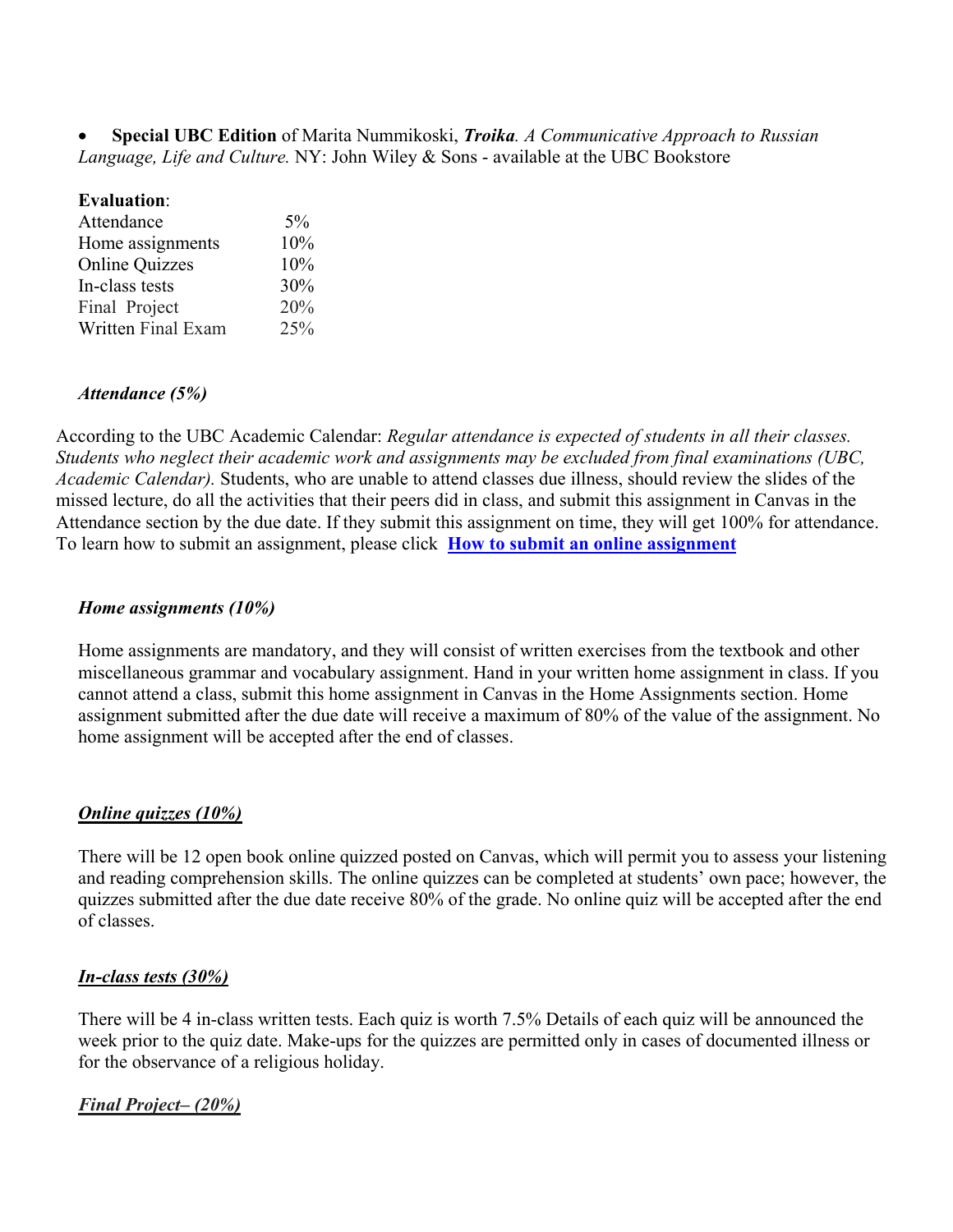*The final project will consists of three parts: The script, the recording, and the oral test. Script (5%):*

# **Write a 150-200 word essay about yourself (5%) ,**

# **Writing prompts (required prompts are in bold):**

Include the following plot points:

**- introduce yourself** (your name, nationality, your native language, and your language skills)

-say a few words about your family (e.g.names; your family members' occupations; special talents in sports or music etc.

## **- tell about your preferences in music, arts and sports** (Ch. 8)

- tell about your daily activities; how often you do certain things and how often you go to different places (Ch. 7)

**- describe how you spend your free time** (Ch. 9)

- **tell about yourself as a student e.g. year you are in, your favourite subjects, your major** (Chapter 10)

**You should include 3** questions for the audience based on the information you have provided. E.g.

Кто мой любимый писатель? Какие языки я знаю? etc.

**Suggestions:** do not try to be original if you are not sure about vocabulary and grammar. As much as it might be fun, we want to be "safe" for a final project. Provide as much detail as you can using the vocabulary and grammar that we have covered. Higher scores will be assigned for works that demonstrate relevant vocabulary and grammar material, correct words and coherent flow of ideas. See the Rubric below:

# **Rubric**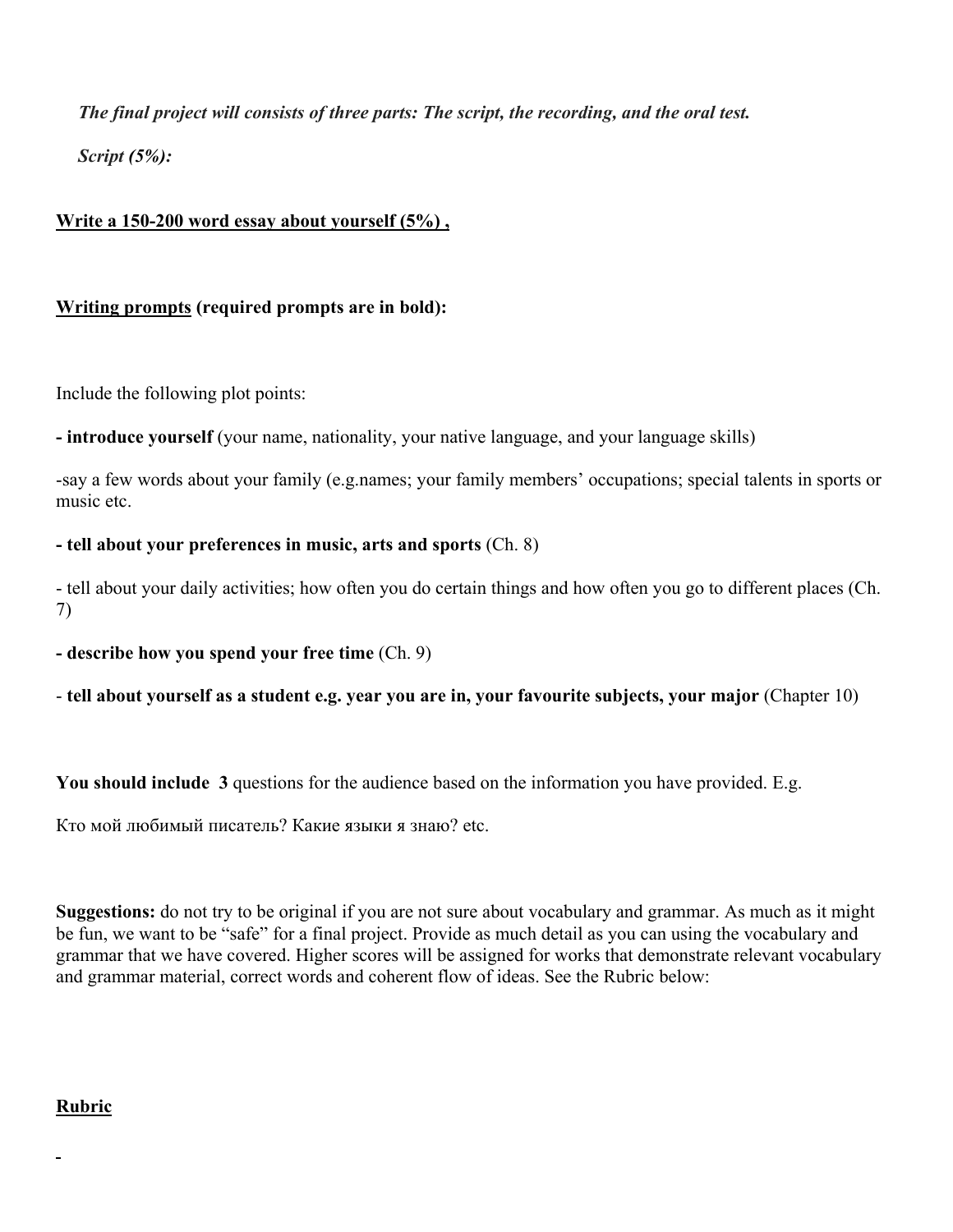| Exceptional<br>$(95-100\%)$              | Detailed information on both the required and<br>additional writing prompt                                                                                                                                |
|------------------------------------------|-----------------------------------------------------------------------------------------------------------------------------------------------------------------------------------------------------------|
|                                          | Contains a wide variety of learned expressions                                                                                                                                                            |
|                                          | Exceeds the minimum length (at least 100 words)                                                                                                                                                           |
|                                          | Everything in the text is comprehensible                                                                                                                                                                  |
|                                          | All words are used in their correct meanings.                                                                                                                                                             |
|                                          | The work is essentially error-free (all subjects and<br>verbs, and adjective and nouns agree; all verb tenses<br>are correct for desired meanings; all endings are<br>spelled correctly).                 |
|                                          | Gives information on the all required writing<br>prompts.                                                                                                                                                 |
|                                          | · Uses expressions sufficiently to tell the story.                                                                                                                                                        |
|                                          | Reaches the minimum length of 150 words.                                                                                                                                                                  |
| Outstanding                              | Almost everything in the text is comprehensible.                                                                                                                                                          |
| $(90-94%)$                               | All words are used in their correct meanings.                                                                                                                                                             |
|                                          | The work is almost error-free (nearby all subjects<br>and verbs, and adjective and nouns agree; nearby all<br>verb tenses are correct for desired meanings; nearby<br>all endings are spelled correctly). |
|                                          | Answers most of the required writing prompts.                                                                                                                                                             |
|                                          | Uses enough learned expressions to tell the story.                                                                                                                                                        |
| Competent                                | Reaches the minimum length of 100 words.                                                                                                                                                                  |
| $(70-79%)$<br>Satisfactory<br>$(50-69%)$ | Most the text is comprehensible.                                                                                                                                                                          |
|                                          | A few word choice errors.                                                                                                                                                                                 |
|                                          | Some errors, but most subjects and verbs, and<br>adjective and nouns agree; most verb tenses are correct<br>for desired meanings; some misspellings.                                                      |
|                                          | Answers some of the required prompts.                                                                                                                                                                     |
|                                          | Short of minimum (less than 80 words).                                                                                                                                                                    |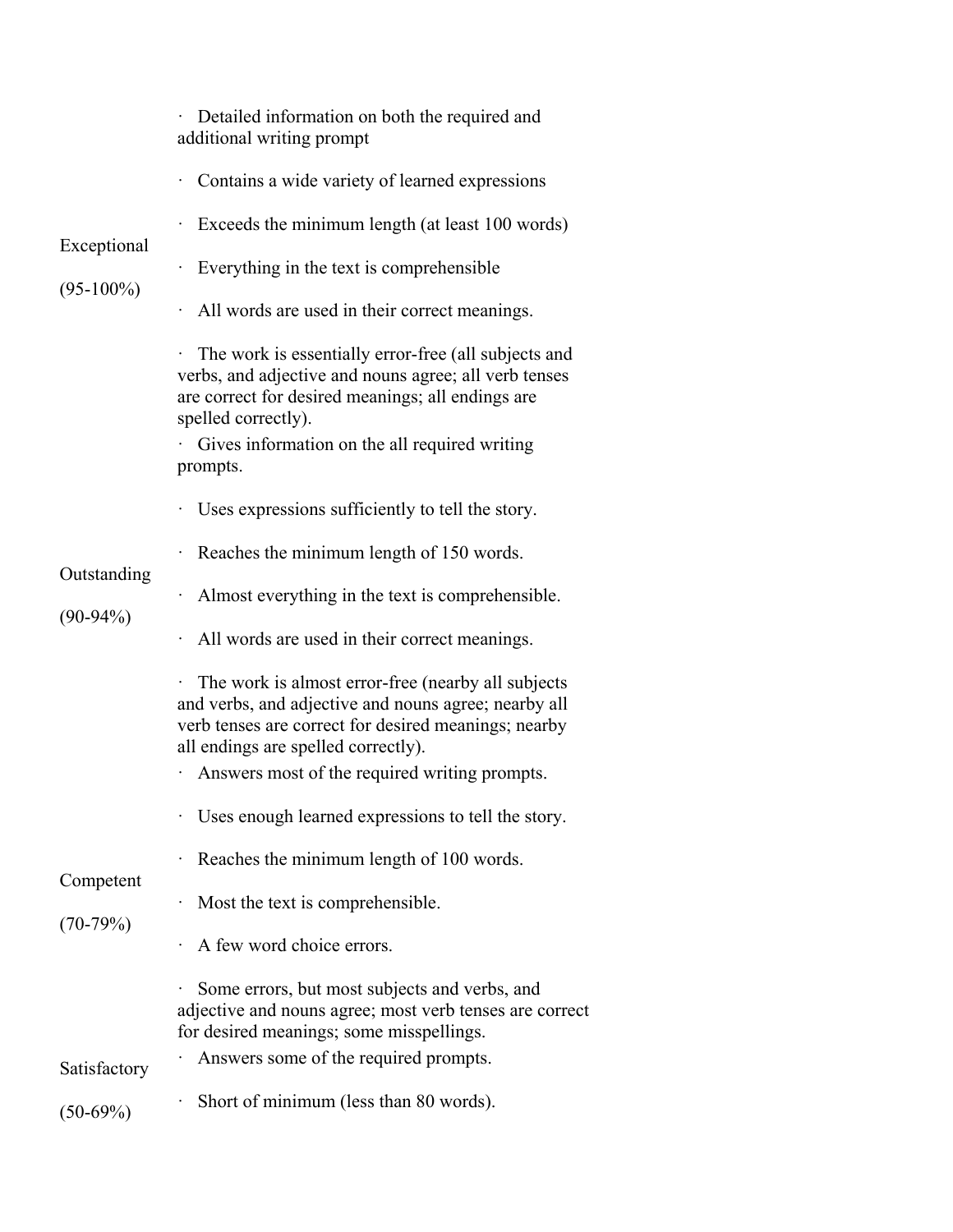- · Does not use learned expressions.
- · Parts of sentences are comprehensible.
- · A number of word choice errors.
- · Frequent misspellings of all types.
- · Many problems with agreements and verb tenses are not consistent.
- · Answers few or no prompts.
- · Far short of minimum length (less than 50 words)

### Inadequate

- $(0-49\%)$
- 

· Little of text is comprehensible.

- · Many words are not spelled correctly.
- · Agreements happen seldom.

#### *Recording (5%):*

While preparing your recordings, please pay attention to the following: stresses, vowel reduction, the pronunciation of the soft consonants and the Russian «Ы».

| Outstanding<br>$(90-100\%)$ | Pronunciation and intonation are very clear and accurate through the<br>$\bullet$<br>whole assignment. There were no pronunciation errors.                            |
|-----------------------------|-----------------------------------------------------------------------------------------------------------------------------------------------------------------------|
| Competent<br>$(80-89%)$     | Pronunciation and intonation are clear and accurate most of the time.<br>$\bullet$<br>There were a few occasional minor errors that did not prevent<br>understanding. |
| Satisfactory<br>$(70-79%)$  | Pronunciation and intonation are not clear. There were persistent<br>٠<br>pronunciation errors, but they did not prevent understanding.                               |
| Adequate<br>$(50-69%)$      | Pronunciation and intonation are not clear. There were persistent errors,<br>$\bullet$<br>and some of them prevented understanding.                                   |
| Inadequate<br>$(0\,\% )$    | The assignment has not been submitted.                                                                                                                                |

## *Final Project Oral Test (10%):*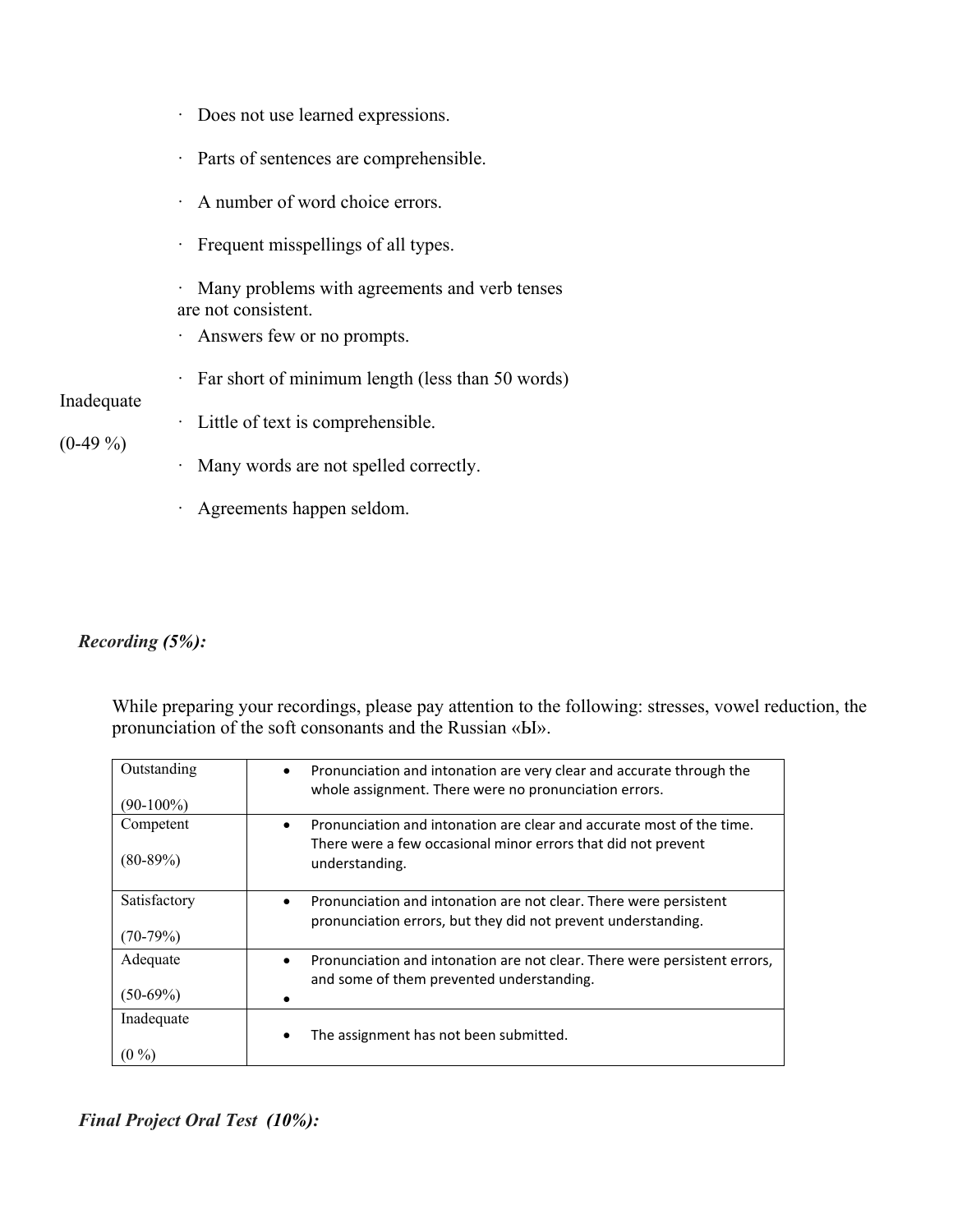The oral exam will be 5-10 minutes long, and it will consist of a few questions that you will be asked . The questions will be based on your script. There will be no unknown vocabulary or grammar structures on the test.

# *Final exam (25%)*

The final exam is a cumulative 2.5 hour long written exam which consists of the following components: answering questions, multiple choice, reading comprehension and an essay (about 15-18 sentences).

## Scoring Rubric for the Final Exam

| Exceptional<br>$(90-100\%)$ | Uses many different sentence structures, depending on contexts<br>Virtually no grammar and/or spelling errors.                                                                                |
|-----------------------------|-----------------------------------------------------------------------------------------------------------------------------------------------------------------------------------------------|
| Outstanding<br>$(80-89%)$   | Uses a variety of sentence structures and makes some errors.<br>Very few grammar and/or spelling errors.                                                                                      |
| Competent<br>$(70-79%)$     | Uses a variety of sentence structures and makes frequent errors,<br>or<br>Uses basic sentence structures with only a few errors.<br>Very few grammar and/or spelling errors.<br>$\bullet$     |
| Satisfactory<br>$(60-69%)$  | Uses only basic sentence structure.<br>Contains many grammatical and/or spelling errors which do not<br>affect understanding.                                                                 |
| Adequate<br>$(50-59\%)$     | Uses only basic structures<br>Contains enough errors in grammar and/or spelling that<br>understanding is affected.<br>A native speaker would have problems understanding the<br>narrative.    |
| Inadequate<br>$(0-49%)$     | Can't use appropriate sentence structures.<br>Uses only a few words and expressions or inadequate<br>vocabulary.<br>Egregious errors in grammar and/or spelling.<br>Impossible to understand. |

# **Course Policies**

# Late or Missed Assignments:

*Missed Quizzes*: Make-ups for quizzes are permitted only in cases of documented illness, where travel for recognised University activities conflicts with the test dates, or for the observance of a religious holiday. In a case of illness, written authorization is required from UBC Health Services. In the instance of a recognised University activity, authorization must be obtained from the University official responsible for the activity.

# Late Penalties: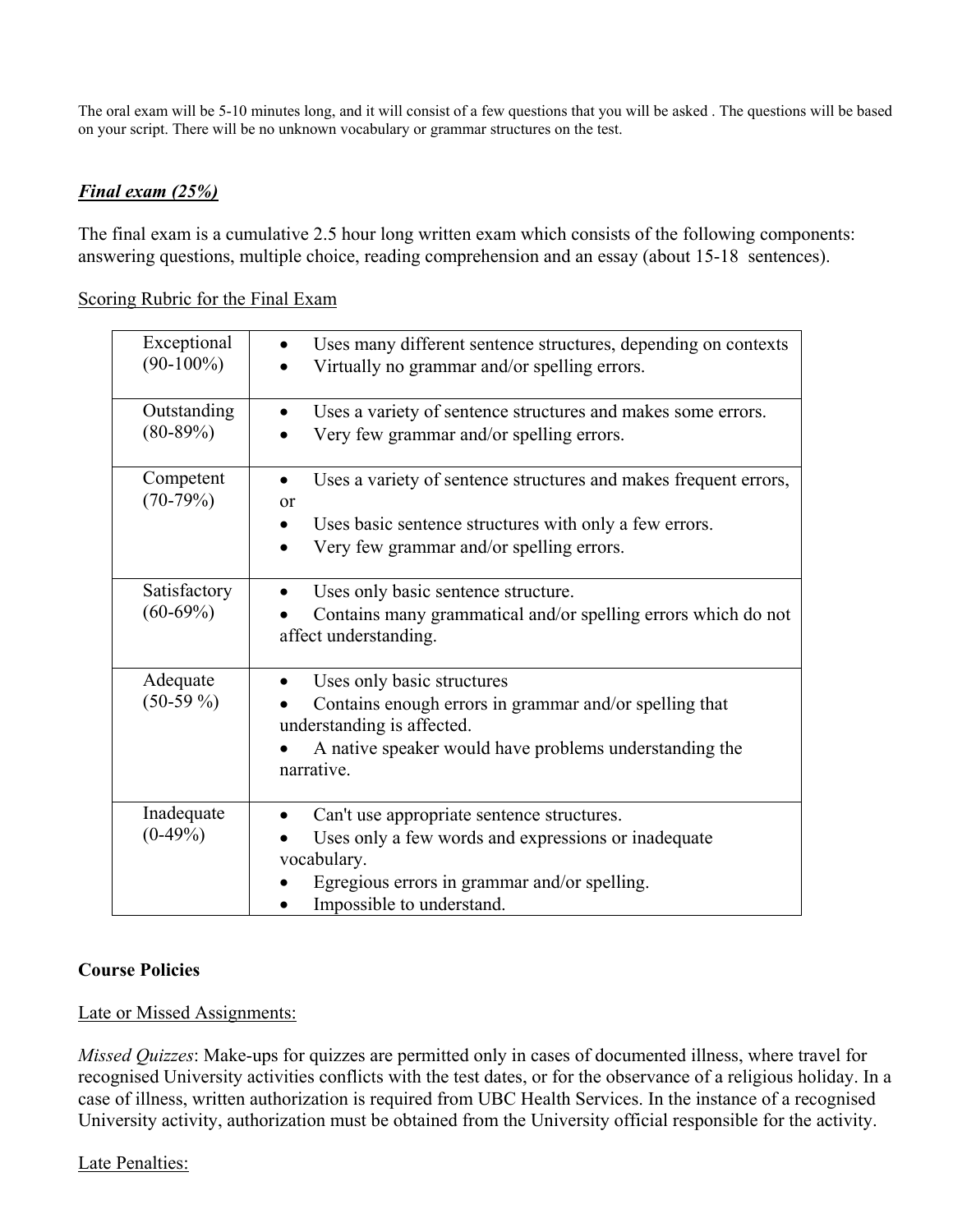Home assignments submitted after the due date will receive 80% of the grade. Online quizzes submitted after the due date will allow only one attempt and receive 80% of the grade. No assignment or online quiz will be accepted after the end of classes.

## Releasing and Adjusting Final Grades:

Before the final grades are submitted, the instructor either will publish the breakdown of your final grade on Canvas or send it via email. You are responsible for reporting any conflict in the calculation within three days of the publication. After that, no changes in grades will be made.

## Departmental policy

The Department of Central, Eastern and Northern European Studies may, in exceptional cases, adjust the final course marks in order to conform to Departmental policy.

## Classroom conduct

Classroom conduct will be guided by the following purposes and values:

- to promote free inquiry and debate
- to act as a community of scholars
- to respect, appreciate, and encourage diversity
- to display care and concern for the community

In our classroom, we seek to create and maintain an encouraging and a productive learning and working environment, that is, an environment in which there is:

- respect for the dignity of all persons
- fair and equitable treatment of individuals in our diverse community
- personal integrity and trustworthiness
- respect for academic freedom
- respect for personal and University property

# **UBC Policies**

### Academic Integrity

The academic enterprise is founded on honesty, civility, and integrity. As members of this enterprise, all students are expected to know, understand, and follow the codes of conduct regarding academic integrity. At the most basic level, this means submitting only original work done by you and acknowledging all sources of information or ideas and attributing them to others as required. This also means you should not cheat, copy, or mislead others about what is your work. Violations of academic integrity (i.e., academic misconduct) lead to the breakdown of the academic enterprise, and therefore serious consequences arise, and harsh sanctions are imposed. For example, incidences of plagiarism or cheating may result in a mark of zero on the assignment or exam, and more serious consequences may apply WHEN the matter is referred forwards to the Office of the Dean. Careful records are kept in order to monitor and prevent recurrences. Please refer to the UBC Calendar, under [Student Conduct and Discipline,](http://www.calendar.ubc.ca/vancouver/index.cfm?tree=3,54,111,0) for the full policy.

### Access and Diversity